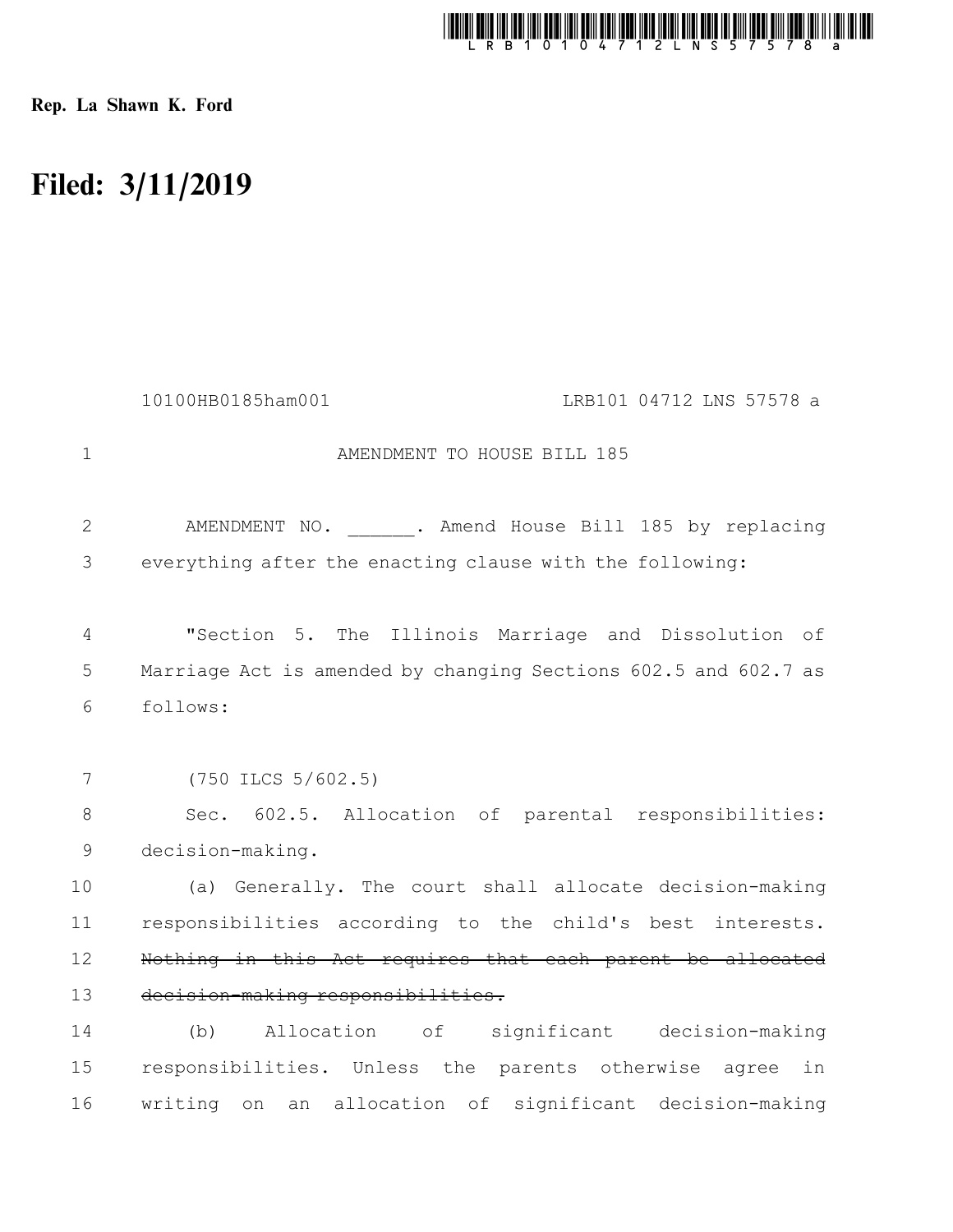10100HB0185ham001 -2- LRB101 04712 LNS 57578 a

responsibilities, or the issue of the allocation of parental responsibilities has been reserved under Section 401, the court shall make the determination. The court shall allocate to one or both of the parents the significant decision-making responsibility for each significant issue affecting the child. Those significant issues shall include, without limitation, the following: 1 2 3 4 5 6 7

(1) Education, including the choice of schools and tutors. 8 9

(2) Health, including all decisions relating to the medical, dental, and psychological needs of the child and to the treatments arising or resulting from those needs. 10 11 12

13

(3) Religion, subject to the following provisions:

(A) The court shall allocate decision-making responsibility for the child's religious upbringing in accordance with any express or implied agreement between the parents. 14 15 16 17

(B) The court shall consider evidence of the parents' past conduct as to the child's religious upbringing in allocating decision-making responsibilities consistent with demonstrated past conduct in the absence of an express or implied agreement between the parents. 18 19 20 21 22 23

(C) The court shall not allocate any aspect of the child's religious upbringing if it determines that the parents do not or did not have an express or implied 24 25 26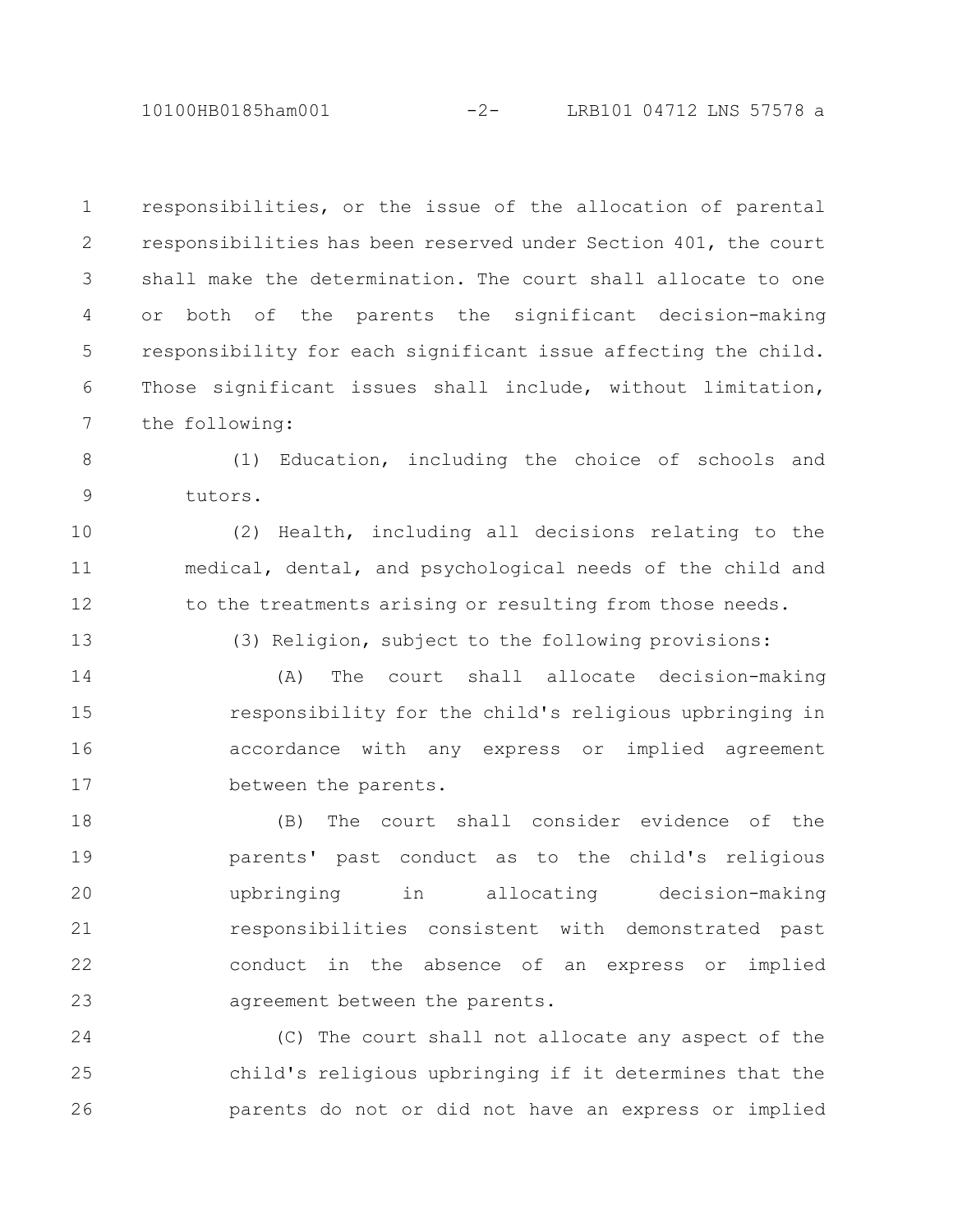agreement for such religious upbringing or that there is insufficient evidence to demonstrate a course of conduct regarding the child's religious upbringing that could serve as a basis for any such order. 1 2 3 4

(4) Extracurricular activities.

(c) Determination of child's best interests. In determining the child's best interests for purposes of allocating significant decision-making responsibilities, the court shall consider all relevant factors, including, without limitation, the following: 6 7 8 9 10

(1) the wishes of the child, taking into account the child's maturity and ability to express reasoned and independent preferences as to decision-making; 11 12 13

(2) the child's adjustment to his or her home, school, and community; 14 15

(3) the mental and physical health of all individuals involved; 16 17

(4) the ability of the parents to cooperate to make decisions, or the level of conflict between the parties that may affect their ability to share decision-making; 18 19 20

(5) the level of each parent's participation in past significant decision-making with respect to the child; 21 22

(6) any prior agreement or course of conduct between the parents relating to decision-making with respect to the child; 23 24 25

26

5

(7) the wishes of the parents;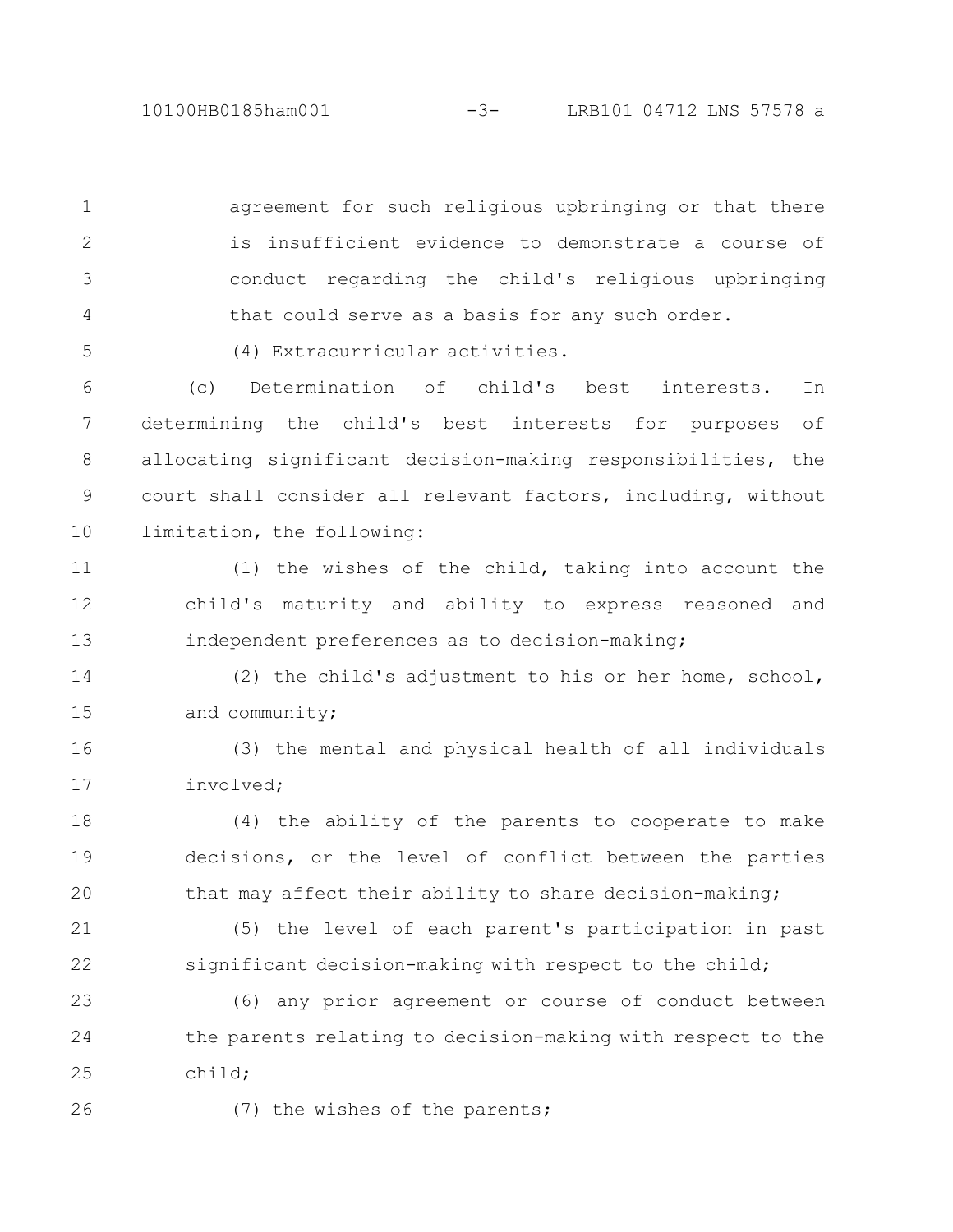| $\mathbf 1$ | (8) the child's needs;                                        |
|-------------|---------------------------------------------------------------|
| 2           | (9) the distance between the parents' residences, the         |
| 3           | cost and difficulty of transporting the child, each           |
| 4           | parent's and the child's daily schedules, and the ability     |
| 5           | of the parents to cooperate in the arrangement;               |
| 6           | whether a restriction on decision-making<br>(10)<br>is        |
| 7           | appropriate under Section 603.10;                             |
| 8           | (11) the willingness and ability of each parent to            |
| $\mathsf 9$ | facilitate and encourage a close and continuing               |
| 10          | relationship between the other parent and the child;          |
| 11          | (12) the physical violence or threat of physical              |
| 12          | violence by the child's parent directed against the child;    |
| 13          | (13) the occurrence of abuse against the child or other       |
| 14          | member of the child's household;                              |
| 15          | (14) whether one of the parents is a sex offender, and        |
| 16          | if so, the exact nature of the offense and what, if any,      |
| 17          | in which the parent has successfully<br>treatment             |
| 18          | participated; and                                             |
| 19          | (15) any other factor that the court expressly finds to       |
| 20          | be relevant.                                                  |
| 21          | (d) A parent shall have sole responsibility for making        |
| 22          | routine decisions with respect to the child and for emergency |
| 23          | decisions affecting the child's health and safety during that |
| 24          | parent's parenting time.                                      |
|             |                                                               |

(e) In allocating significant decision-making 25 26 responsibilities, the court shall not consider conduct of a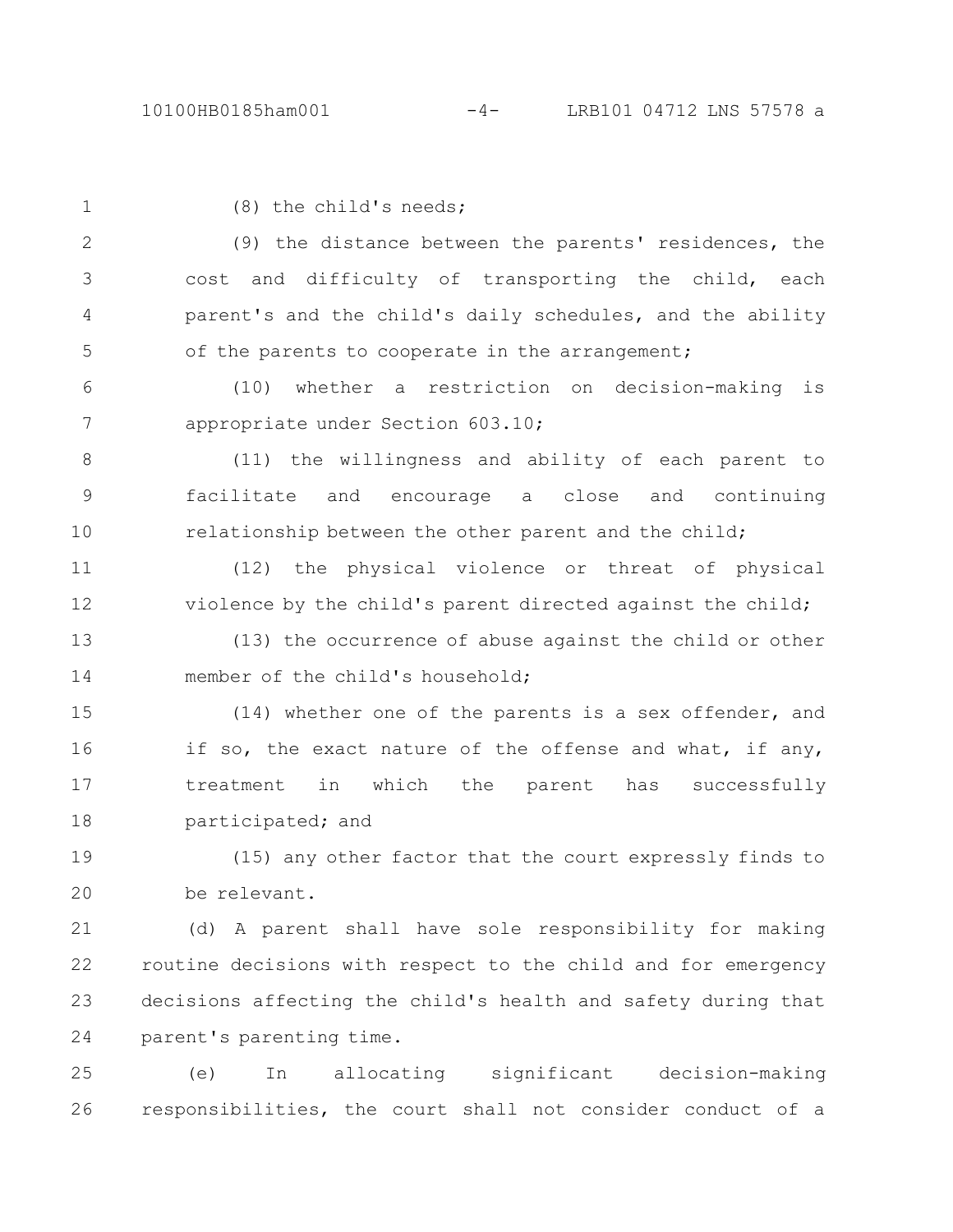10100HB0185ham001 -5- LRB101 04712 LNS 57578 a

parent that does not affect that parent's relationship to the child. 1 2

(Source: P.A. 99-90, eff. 1-1-16.) 3

(750 ILCS 5/602.7) 4

Sec. 602.7. Allocation of parental responsibilities: parenting time. 5 6

(a) Best interests. The court shall allocate parenting time according to the child's best interests. 7 8

(b) Allocation of parenting time. Unless the parents present a mutually agreed written parenting plan and that plan is approved by the court, the court shall allocate parenting time. It is presumed both parents are fit and fit parents act in the best interest of their children, therefore the court shall not place any restrictions on parenting time as defined in Section 600 and described in Section 603.10, unless it finds by a preponderance of the evidence that a parent's exercise of parenting time would seriously endanger the child's physical, mental, moral, or emotional health. 9 10 11 12 13 14 15 16 17 18

In determining the child's best interests for purposes of allocating parenting time, the court shall consider all relevant factors, including, without limitation, the following: 19 20 21 22

(1) the wishes of each parent seeking parenting time; (2) the wishes of the child, taking into account the child's maturity and ability to express reasoned and 23 24 25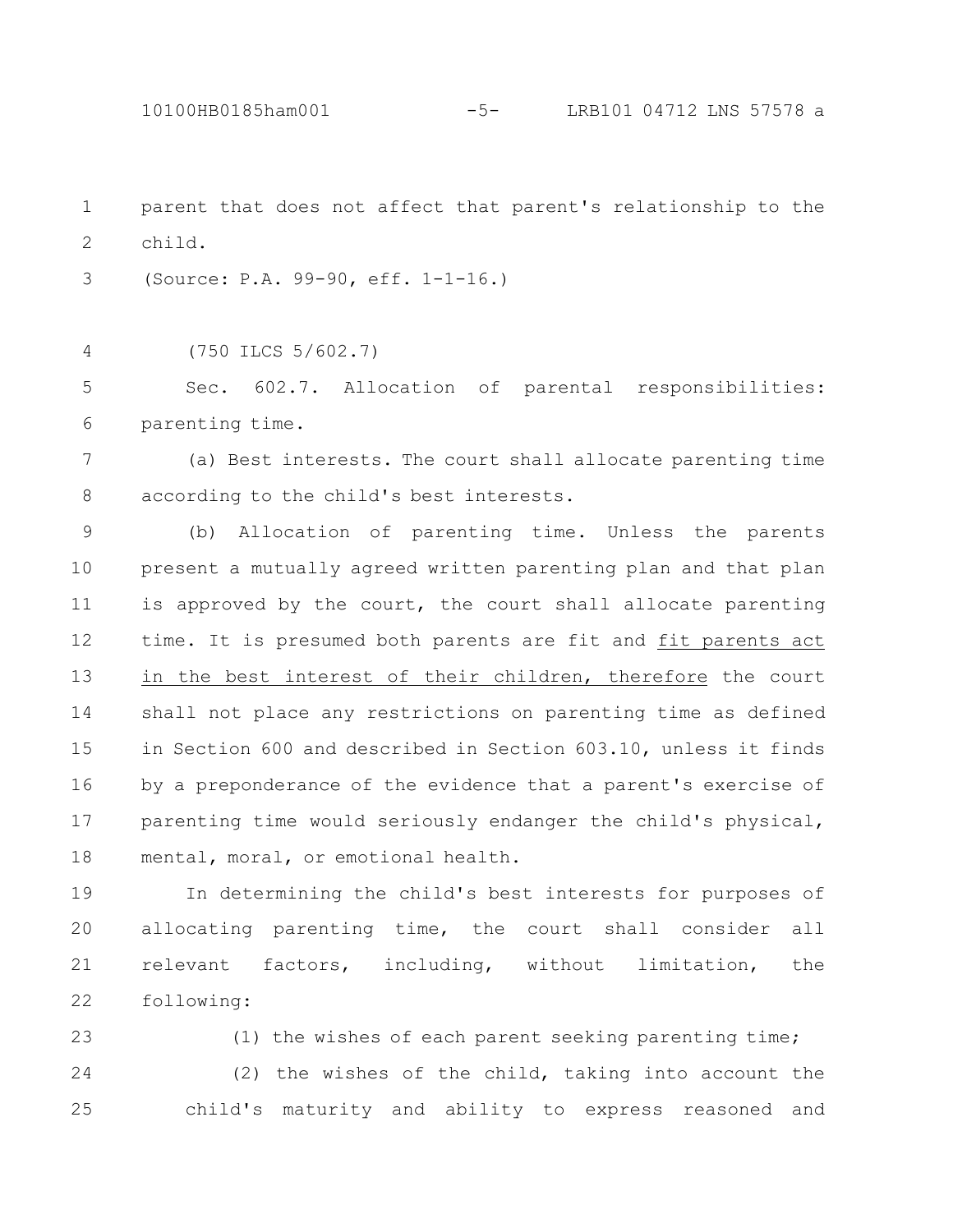independent preferences as to parenting time;  $(3)$  (blank); the amount of time each parent spent performing caretaking functions with respect to in the 24 months preceding the filing of any pet allocation of parental responsibilities or, under 2 years of age, since the child's birth; (4) any prior agreement or course of conduct between the parents relating to caretaking functions with respect to the child; (5) the interaction and interrelationship of the child with his or her parents and siblings and with any other person who may significantly affect the child's best interests; (6) the child's adjustment to his or her home, school, and community; (7) the mental and physical health of all individuals involved; (8) the child's needs; (9) the distance between the parents' residences, the cost and difficulty of transporting the child, each parent's and the child's daily schedules, and the ability of the parents to cooperate in the arrangement; (10) whether a restriction on parenting time is appropriate; 1 2 3 4 5 6 7 8 9 10 11 12 13 14 15 16 17 18 19 20 21 22 23 24

(11) the physical violence or threat of physical violence by the child's parent directed against the child 25 26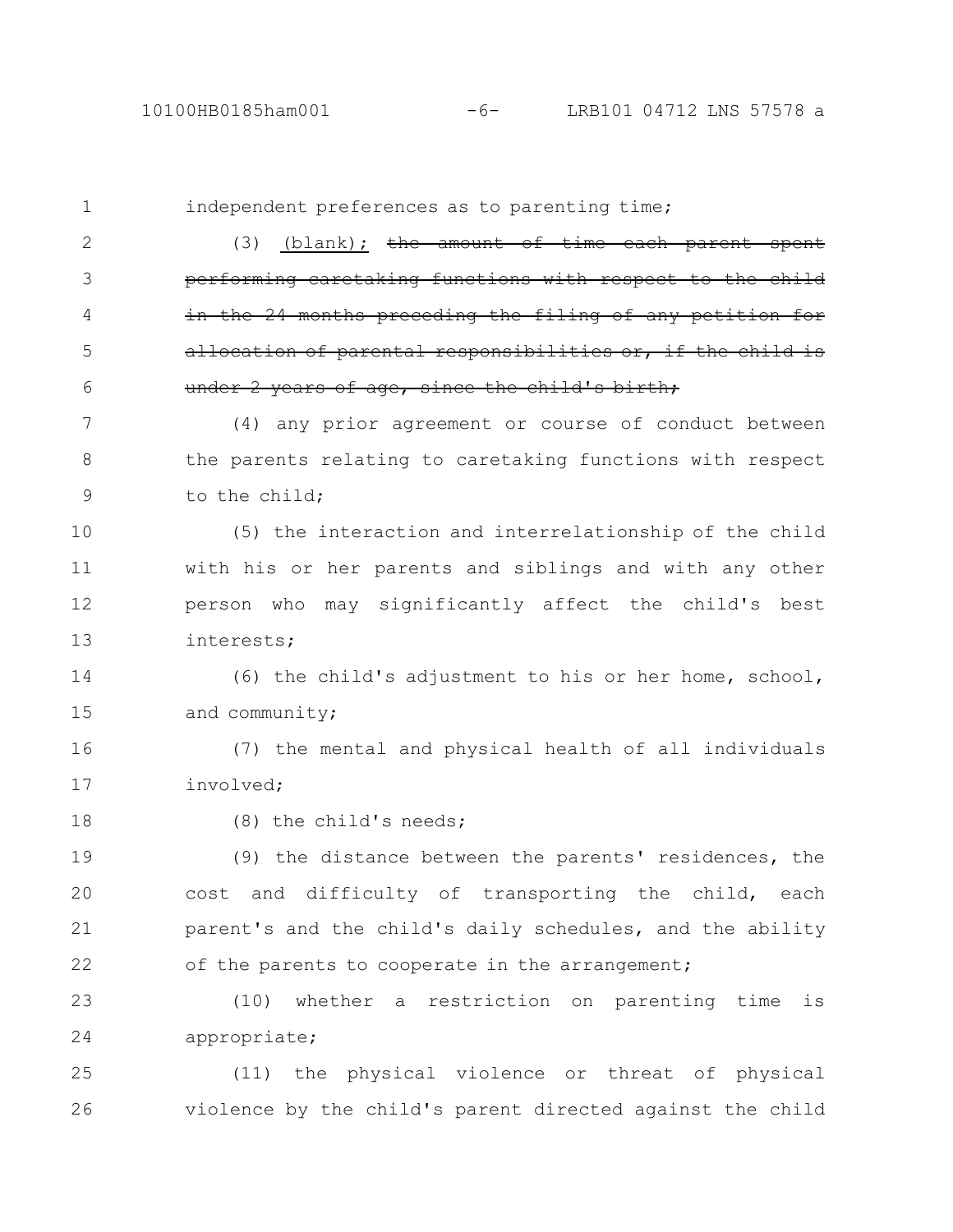1

2

3

or other member of the child's household;

(12) the willingness and ability of each parent to place the needs of the child ahead of his or her own needs;

(13) the willingness and ability of each parent to facilitate and encourage a close and continuing relationship between the other parent and the child; 4 5 6

(14) the occurrence of abuse against the child or other member of the child's household; 7 8

(15) whether one of the parents is a convicted sex offender or lives with a convicted sex offender and, if so, the exact nature of the offense and what if any treatment the offender has successfully participated in; the parties are entitled to a hearing on the issues raised in this paragraph (15); 9 10 11 12 13 14

(16) the terms of a parent's military family-care plan that a parent must complete before deployment if a parent is a member of the United States Armed Forces who is being deployed; and 15 16 17 18

(17) any other factor that the court expressly finds to be relevant. 19 20

(c) In allocating parenting time, the court shall not consider conduct of a parent that does not affect that parent's relationship to the child. 21 22 23

(d) Upon motion, the court may allow a parent who is deployed or who has orders to be deployed as a member of the United States Armed Forces to designate a person known to the 24 25 26